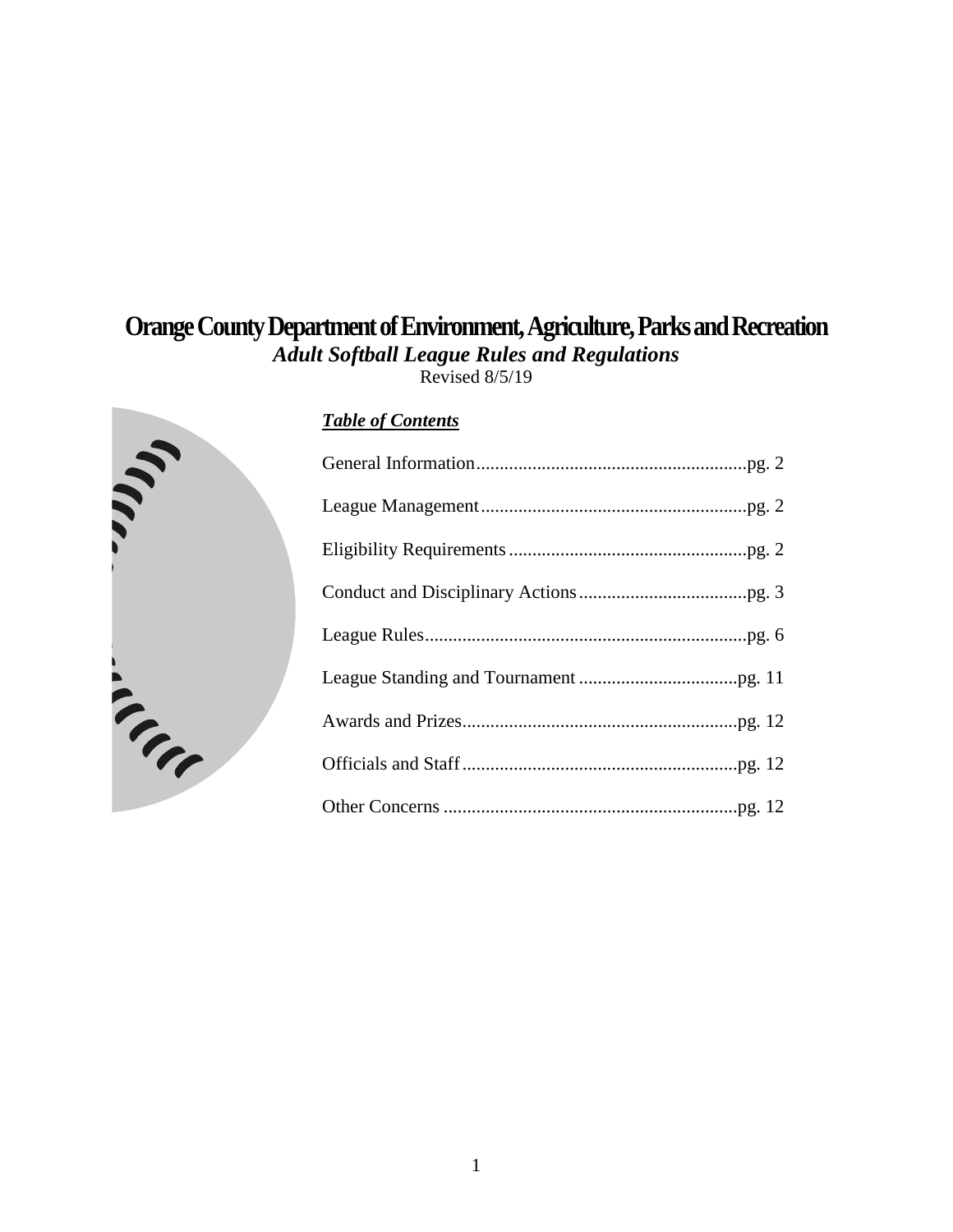#### **I. GENERAL INFORMATION:**

| <b>Administration:</b>                   | 302 West Tryon Street<br>Hillsborough, NC 27278                |                                      | Orange County Department of Environment, Agriculture, Parks and Recreation (OCDEAPR) |  |
|------------------------------------------|----------------------------------------------------------------|--------------------------------------|--------------------------------------------------------------------------------------|--|
| <b>Mailing Address:</b>                  | PO Box 8181<br>Hillsborough, NC 27278                          |                                      |                                                                                      |  |
| <b>Office Hours:</b>                     | Monday-Friday, 8:00 a.m.-5:00 p.m.                             |                                      |                                                                                      |  |
| <b>Telephone:</b>                        | $(919)$ 245-2660                                               |                                      |                                                                                      |  |
| Fax:                                     | $(919) 644 - 3042$                                             |                                      |                                                                                      |  |
| <b>Inclement Weather:</b> (919) 245-2669 |                                                                |                                      |                                                                                      |  |
| <b>Website:</b>                          | http://www.co.orange.nc.us/recparks/adult_softball.asp         |                                      |                                                                                      |  |
| League Management: Kevin Bradsher        | Lee Barnes                                                     | $(919)$ 245-2672<br>$(919)$ 245-2668 | kbradsher@orangecountync.gov<br>lbarnes@orangecountync.gov                           |  |
| <b>Facilities:</b>                       | Cedar Grove Park (CGP)<br>5800 Highway 86 N<br>Cedar Grove, NC |                                      |                                                                                      |  |

# **II. LEAGUE MANAGEMENT:**

The governing body shall be vested in the Orange County Department of Environment, Agriculture, Parks and Recreation.

The Superintendent of Recreation or designee shall serve as league commissioner.

# **III. ELIGIBILITY REQUIREMENTS:**

#### **Registration**

Registration is to be completed by the designated team captain. At the time of registration, each team must submit a team registration form, player waivers for at least ten (10) players, and program fee. The team registration form must identify team captain and contact information, uniform color, team name, and a preliminary roster of at least ten (10) players, of which five (5) must be male and five (5) must be female.

No refunds will be made for league fees for any circumstances.

#### **Team Captain Responsibility**

It is the Team Captain's responsibility to be the primary link between league management and the team. He/she will be responsible for obtaining pertinent league information, notifying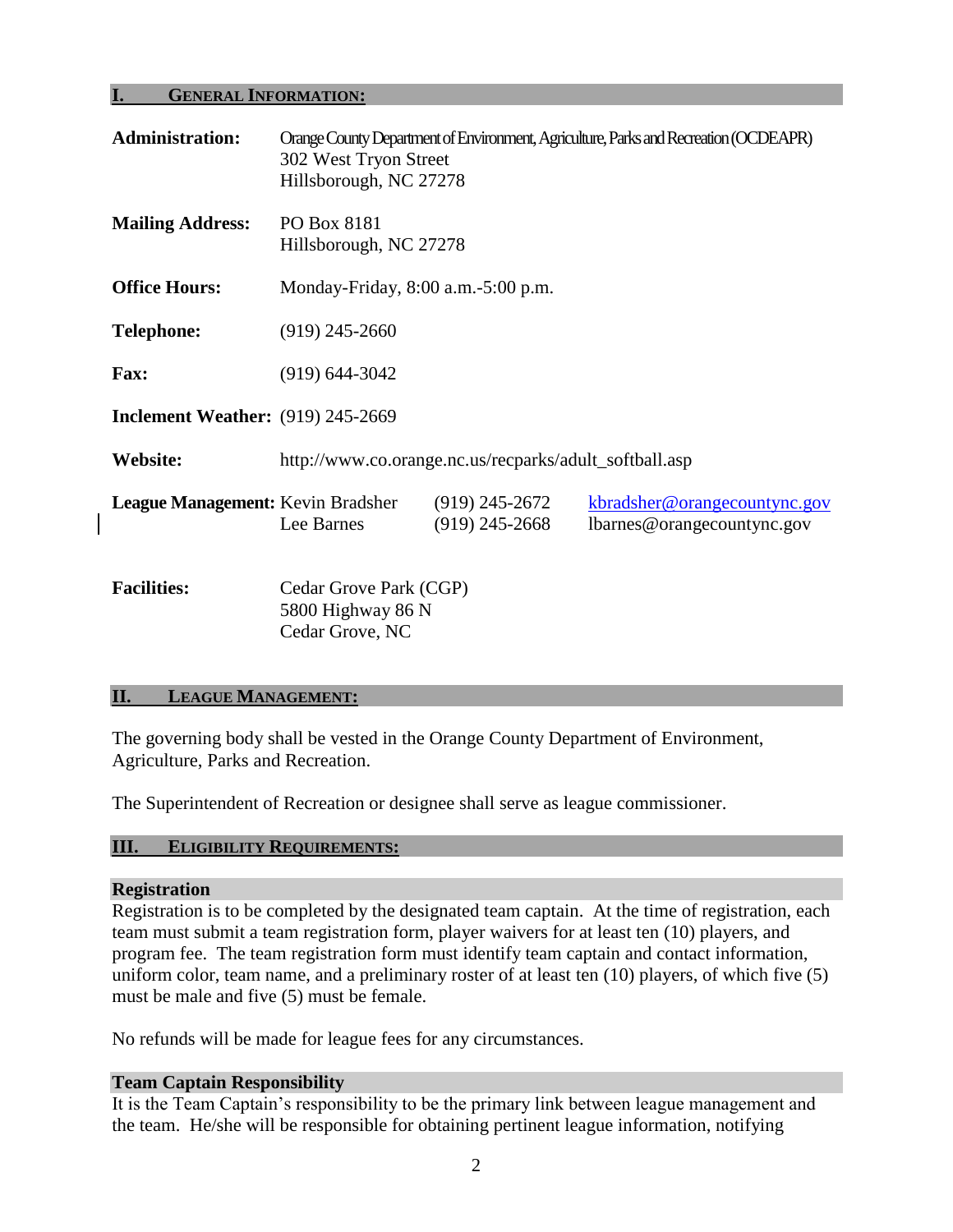players of changes, and maintaining control over team members in all circumstances including disputes.

# **Rosters**

Each Captain is responsible on the first game to submit his entire roster. Rosters must contain a minimum of ten (10) players and may not contain more than a maximum of twenty (20) players.

# Player Eligibility

All participants are required to sign a waiver form before participating in league play. A player's name, age, and telephone number will be required during league sign-in. All participants must be 16 years of age or older.

Copies of driver's license or photo ID will be made for each player. A player that does not have a photo ID on record and is listed on the roster will not be able to play until such condition is satisfied.

Roster will be final by the third week of the season, after which, no player may be added.

Each player must bring a photo ID to every game. Rosters may be checked periodically. A team may ask for a roster to be checked before the game starts.

Opposing teams may protest a player's eligibility by notifying the umpire and scorekeeper during the game in question. Additionally, the team captain must submit a written protest to the league office in accordance with Rule V.D. Any team playing with an ineligible player, or players, will automatically forfeit the game in which the infraction(s) occurred.

# **IV. CONDUCT AND DISCIPLINARY ACTIONS:** (IN ACCORDANCE WITH ALL OTHER OCDEAPR-ATHLETICS PROGRAMS)

All participants, captains, officials, and spectators are expected to conduct themselves in a manner in line with the goals and objectives of the Adult Softball League. Any individual found to be in violation of any rule and/or regulation shall be sanctioned according to the below explained chart for Penalties and Sanctions.

In addition to the rules explained in the Penalties and Sanctions, any participant, coach, or spectator that is ejected by an official is automatically suspended for the remainder of the current day's games, and subsequent following game in addition to ejection from the facility.

All penalties and sanctions levied by an official or Orange County Department of Environment, Agriculture, Parks and Recreation staff are determined on a case-by-case basis and are final. **No protest will be permitted**.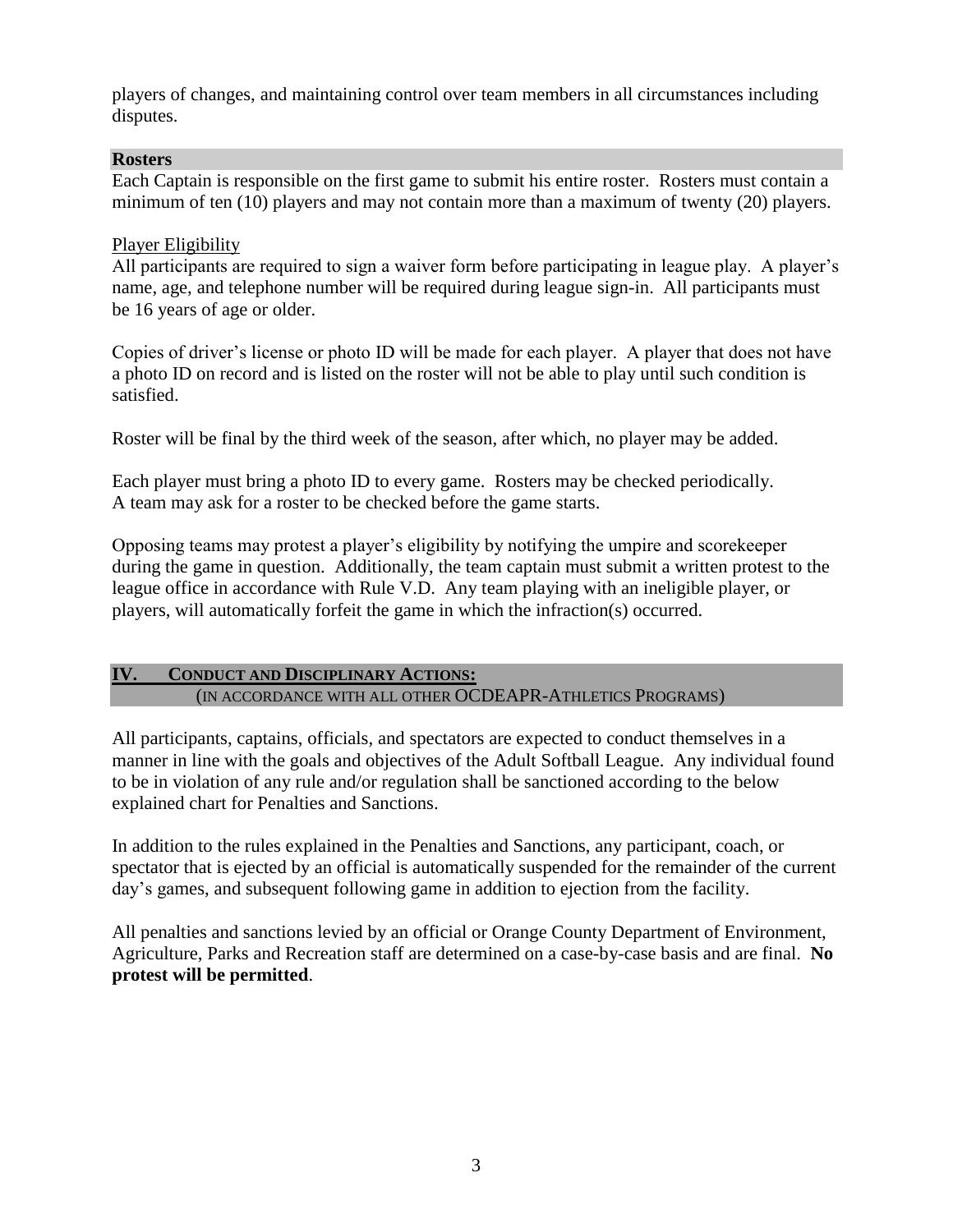### ORANGE COUNTY DEPARTMENT OF ENVIRONMENT, AGRICULTURE, PARKS AND RECREATION PENALTIES AND SANCTIONS FOR COACHES AND LEAGUE OFFICIALS (Includes players for Adult League Programs)

| $($ merades players for <i>F</i> ident League 1 fograms) |                                          |                                                    |  |  |
|----------------------------------------------------------|------------------------------------------|----------------------------------------------------|--|--|
| <b>INFRACTION</b>                                        | <b>DIRECTED TOWARDS</b>                  | PENALTY/SANCTION(S)                                |  |  |
| Use of alcohol or drugs                                  | During game, practice or other league or | 1 <sup>st</sup> offense-Suspension for the         |  |  |
|                                                          | team event where players are present     | remainder of the season.                           |  |  |
| Knowingly requiring or allowing a player                 | During game, practice or other league or | 1 <sup>st</sup> offense-Two game suspension and a  |  |  |
| to play while having a serious injury                    | team event where players are present.    | meeting with league staff.                         |  |  |
| creating unsafe playing conditions.                      |                                          | $2nd$ offense-Suspension for the                   |  |  |
| (Failure to notify staff at occurrence of                |                                          | remainder of the season.                           |  |  |
| injury.)                                                 |                                          |                                                    |  |  |
| Foul or abusive language.                                | A player, coach, official or spectator   | 1 <sup>st</sup> offense-Ejection from current game |  |  |
|                                                          |                                          | and one game suspension.                           |  |  |
|                                                          |                                          | $2nd$ offense-Two-game suspension and              |  |  |
|                                                          |                                          | meeting with league staff.                         |  |  |
| Threatening/derogatory gesture or                        | A player, coach, official or spectator   | 1 <sup>st</sup> offense-Ejection from current game |  |  |
| language.                                                |                                          | and two-game suspension.                           |  |  |
|                                                          |                                          | $2nd$ offense-Suspension for remainder             |  |  |
|                                                          |                                          | of season.                                         |  |  |
| Knowingly permitting a player to                         | League and league administrators         | Ejection for the remainder of the                  |  |  |
| participate in a game without having                     |                                          | league/activity season.                            |  |  |
| registered for the program.                              |                                          |                                                    |  |  |
| Striking or bodily assault resulting in                  | A player, coach, official or spectator   | Lifetime suspension for all Orange                 |  |  |
| contact and/or injury to                                 |                                          | County Department of Environment,                  |  |  |
|                                                          |                                          | Agriculture, Parks and Recreation                  |  |  |
|                                                          |                                          | sports.                                            |  |  |

# ORANGE COUNTY DEPARTMENT OF ENVIRONMENT, AGRICULTURE, PARKS AND RECREATION PENALTIES AND/OR SANCTIONS FOR PARENTS, LEGAL GUARDIANS, AND SPECTATORS

| <b>INFRACTIONS</b>                   | <b>DIRECTED TOWARDS</b>                | PENALTY/SANCTION(S)                            |
|--------------------------------------|----------------------------------------|------------------------------------------------|
| Use of Alcohol or drugs              | Within any County facility during      | 1 <sup>st</sup> offense-Ejection from facility |
|                                      | the game, practice or other league or  | $2nd$ offense-Two week suspension              |
|                                      | team event where players are           | 3 <sup>rd</sup> offense-Suspension for the     |
|                                      | present                                | remainder of the season.                       |
| Interference with the conduct of the | Resulting in stoppage of play          | 1 <sup>st</sup> offense-Ejection from facility |
| game                                 |                                        | $2nd$ offense-Two week suspension              |
|                                      |                                        | 3 <sup>rd</sup> offense-Suspension for the     |
|                                      |                                        | remainder of the season.                       |
| Foul or abusive language             | A player, coach, official or spectator | Ejection from facility park and a              |
|                                      |                                        | mandatory meeting with league                  |
|                                      |                                        | administrators.                                |
| Threatening/Derogatory gesture       | A player, coach, official or spectator | Ejection from the facility or park,            |
| and/or language                      |                                        | a one week suspension from                     |
|                                      |                                        | OCRPD facilities and parks and                 |
|                                      |                                        | mandatory meeting with league                  |
|                                      |                                        | administrators.                                |
| Striking in any threatening fashion  | A player, coach, official or spectator | 1 <sup>st</sup> offense-Ejection from the      |
|                                      |                                        | facility or park, a one year                   |
|                                      |                                        | suspension (from the date of                   |
|                                      |                                        | occurrence).                                   |
|                                      |                                        | $2nd$ offense-Lifetime suspension              |
|                                      |                                        | from all OCDEAPR Sports                        |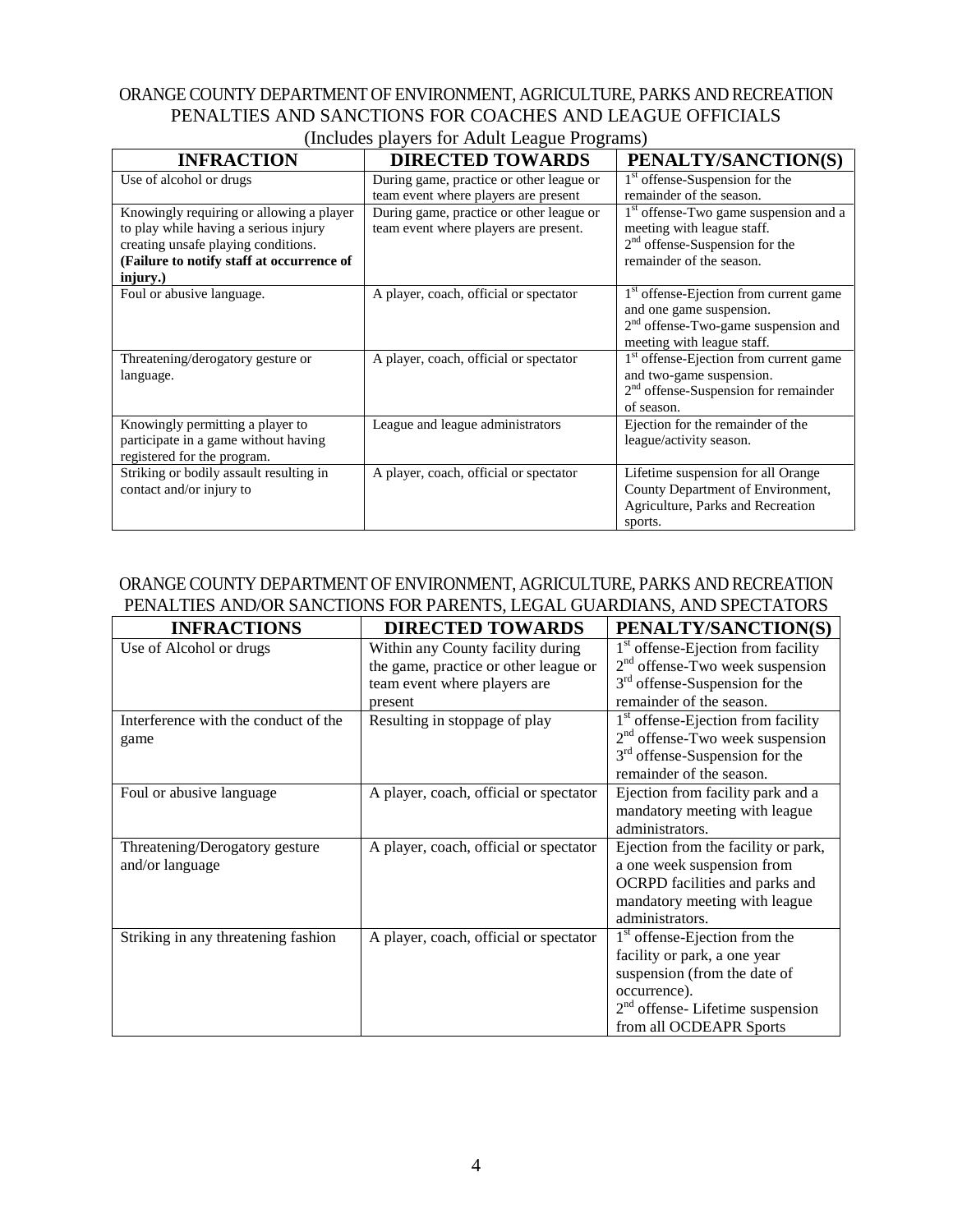# **Additional Conduct Rules**

#### Communicating with Officials

Captains must control any discussion or comments to officials, from their bench or players, at all times.

Only team captains will be permitted to question a call with an umpire or ask for a ruling on the game. In the absence of the captain, one player representative designated prior to the start of the game may take this place.

Violations will draw a warning from the officials. Subsequent violations may warrant a warning and or expulsion from the facility.

#### Dugout Area

Only game players, managers, scorekeepers, league staff and officials are allowed on the dugout and playing area. Children are not permitted in the dugout. Teams are not permitted a bat boy/girl.

# Fighting

There is absolutely no fighting! Any player who fights will be suspended for a period of one year from the date of suspension.

A physical or verbal threat to any league official will result in an immediate suspension for the remainder of the season.

#### Food/Drugs/Alcohol

Tobacco products or drugs are not allowed inside the playing area, including dugouts.

No intoxicating beverages will be permitted on Orange County Department of Environment, Agriculture, Parks and Recreation grounds before, during, or after a game. Any player seen drinking or suspected of being intoxicated directly before or during a game will be ejected. If the problem reoccurs, the player and/or team may be expelled from the league for a minimum of one (1) year.

# Ejections/Suspensions

When a player is suspended or ejected from a league/game, that person is not permitted to be in the playing area (field and surrounding spectator areas) for the duration of the suspension/ejection. If that player does not vacate the premise in a timely manner or attempts to reenter the playing area, officials/staff can award the opposing team with a win via a forfeit. Any team player or manager ejected from a game will not be allowed to participate in the next league game.

There will be no refund to any player who has been suspended or dismissed from the league.

#### Role of the Official in regards to Conduct

Any matter not covered by the Orange County Department of Environment, Agriculture, Parks and Recreation shall be left to game officials and league staff.

Any game will be stopped if the umpire and/or league staff deems that the game is out of control, or the team captain is ineffective to control his/her team. Referee decisions are final.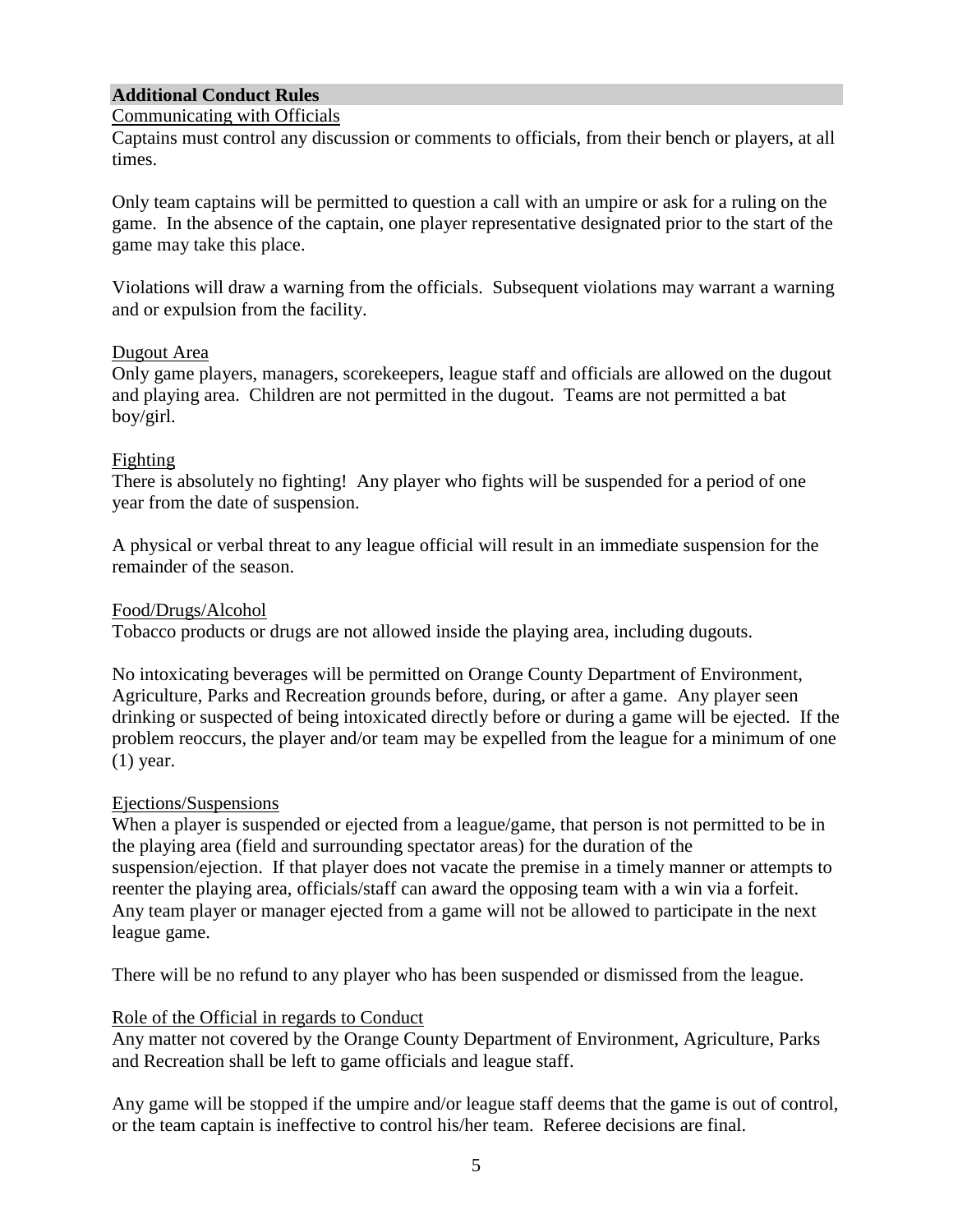# **V. LEAGUE RULES:**

The official ASA Playing Rules shall govern all rules and regulations within the Orange County Adult Softball League unless otherwise stated.

#### **A. League Format**

- Regular Season games will be played on Sunday evenings at Cedar Grove Park. Games will be scheduled between 3:15 and 8:30 p.m.
- Tournament games may be played Friday, Saturday, and/or Sunday.
- Any schedule changes will not be made after the schedule has been printed. Games will not be rescheduled at the request of teams. No game shall be arbitrarily postponed, except in the cases of extreme emergency as approved by the league coordinator or whereby the playing surface or weather conditions shall be considered unfit for play.
- In the event of a forfeit, no make-up game will be permitted.

# **B. Equipment**

 **Balls** – The Orange County Department of Environment, Agriculture, Parks and Recreation will furnish two new games balls for each game, one twelve (12) inch and one eleven (11) inch. Such balls shall be optic yellow in color and red-stitched. Women will bat ASA stamped with forty-four (.44) COR and three-hundred seventy-five (375) compression 11 inch softball. Men will bat ASA stamped with fifty-two (.52) COR and three-hundred (300) compression 12-inch softball.

After three (3) outs, the ball remains in the game at the pitching rubber or in the possession of the home plate umpire.

If a team fouls off a pitch, the ball should be returned to play promptly. In the event that the ball cannot be returned to play in a timely fashion, a gently-used game ball meeting all other above criteria will be provided by Orange County Department of Environment, Agriculture, Parks and Recreation. If the original game ball becomes available, it must be promptly returned to play.

- **Bats** All bats should have the ASA stamp. Bats may be a maximum of thirty-eight (38) ounces in weight and thirty four (34) inches in length. Titanium and cone grips are not permitted. For a listing of bats that meet these requirements, visit www.asasoftball.com. The user of an illegal bat used in a game will be expelled for the remainder of the season and the game will be declared a forfeit in favor of the opposing team.
- **Catcher's Gear** All catchers are urged, but not required, to wear a face mask with throat protector. One will be provided at the field. Neither ASA nor local league rules require the use of either.
- **Footwear** Some type of shoe must be worn. Bare feet are not allowed. Sneakers or rubber cleats are allowed, but metal cleats are strictly prohibited.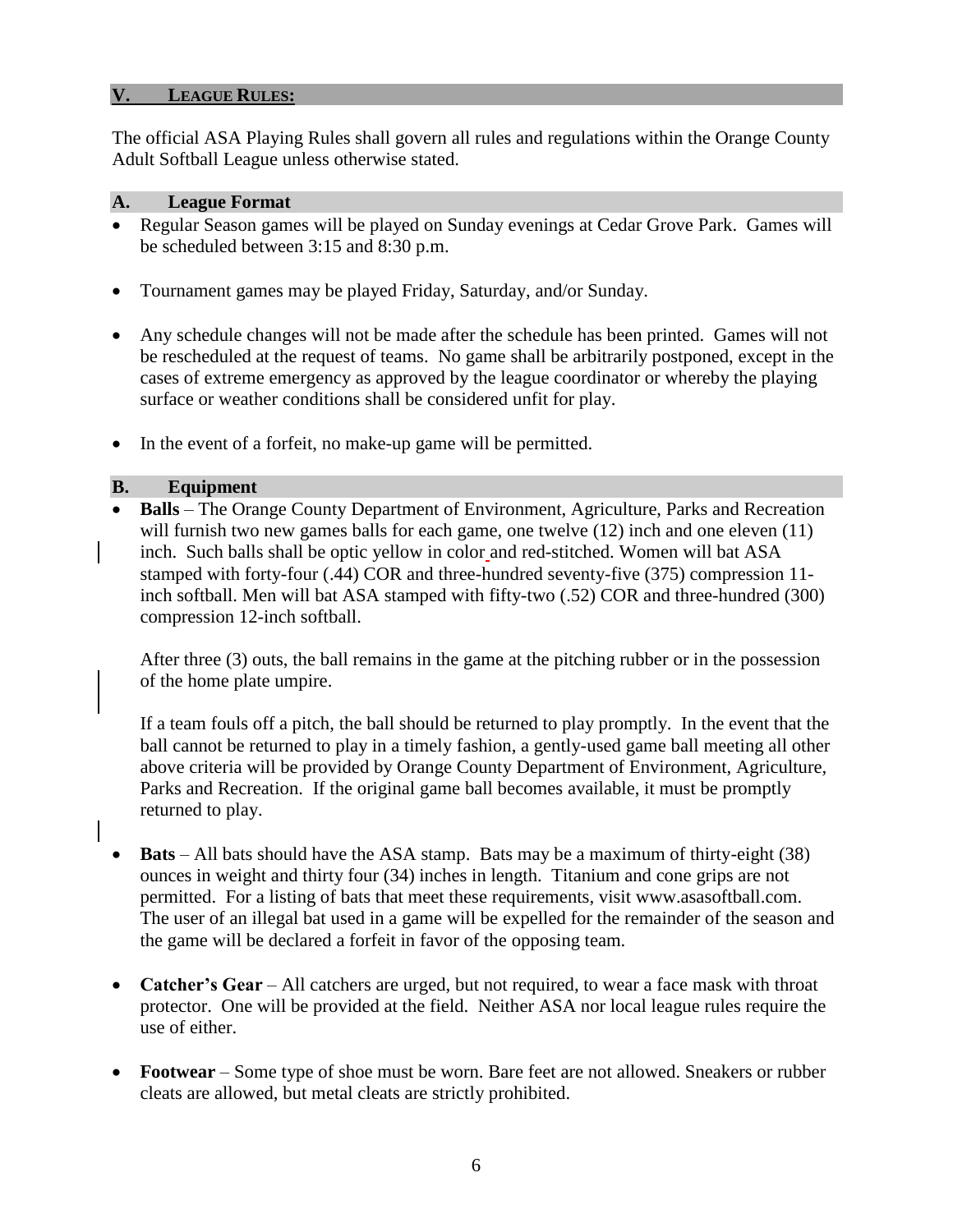**Uniform** – Each player must have a team-colored shirt with a permanent number by the first game. Numbers must be permanent or iron-on; tape or temporary numbers are not permitted. No duplicate numbers are permitted. Players, even if registered with the league, will not be permitted to play without team-colored uniforms and permanent numbers.

Team shirt colors must be decided prior to the first game. All teams will be responsible for securing their own shirts/uniforms.

In cooler weather, players may be allowed to wear sweatshirts, sweat suits, etc. during games. However, team jerseys must worn by each player. Jerseys may be displayed over top of garments or underneath another garment, but they must be worn. Any player questioned and not having a team jersey will be ruled ineligible.

The field supervisor will be responsible for judging any jersey in question.

Restricted Dress – The officials shall not permit any team member to wear equipment or apparel which in his/her judgment is dangerous, confusing to other players, or inappropriate. Examples of such clothing include but are not limited to:

- o Jewelry such as watches, bracelets, chains, and earrings.
- o Head caps.
- The penalty for use of illegal equipment shall be forfeiture of any and all games in which said equipment is used. Opposing teams may protest the use of illegal equipment following the protest procedures set forth below.

# **C. Playing Rules**

Local league rules as follows will take precedence over any ASA Playing Rule.

# **Players**

• **Number of Players** – A team is considered ten (10) players. A minimum number of eight (8) players is required to begin any game. In the event that eight (8) players have not arrived for a game by the scheduled start time, that team shall forfeit the game.

If playing with nine (9) players, one (1) position in the batting order will be an automatic out (either the ninth or tenth batter, depending on gender). If playing with eight (8) players, two (2) positions in the batting order will be automatic outs (both the ninth and tenth batters). Each time the vacant position is scheduled to bat, the team captain and the scorekeeper should notify the home plate umpire of the vacancy.

A ninth and tenth player, if of appropriate gender, can enter the game upon arrival by being inserted into the bottom of the line-up provided:

1) The lead-off batter has not batted a second time and/or

2) The fourth  $(4<sup>th</sup>)$  inning has not begun.

Such players may enter the field defensively with the permission of the home-plate umpire.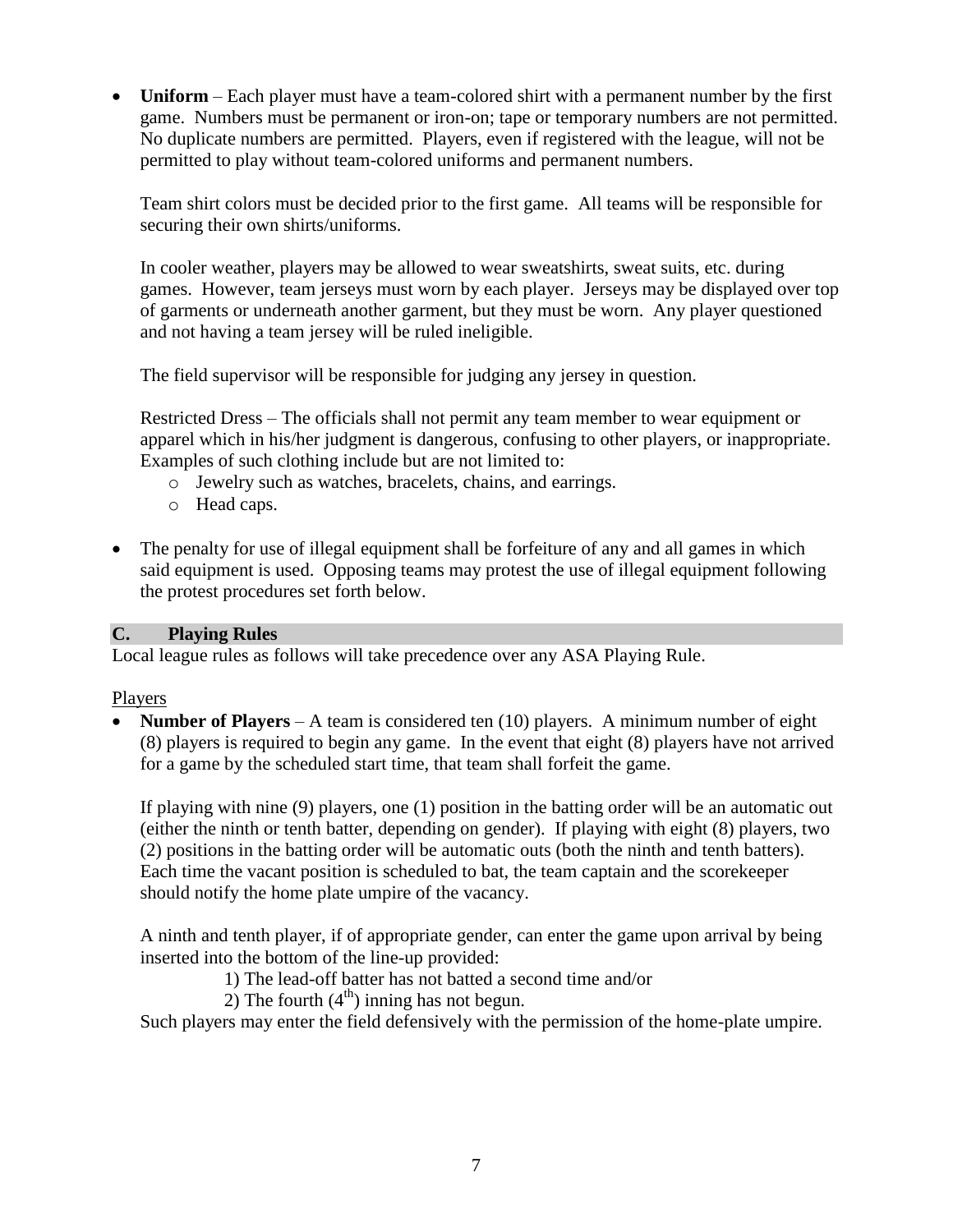• **Acceptable Ratios** – Teams may play with gender ratios of 4-4, 5-4 (if playing 9 players), 5-5, 6-6, 7-7 or 8-8 if the Extra Player rule is being used. If playing with eight (8) players, teams may not play with a ratio of 5-3.

Teams may bat 8, 9, 10, 12, 14 or 16 with a maximum of 10 players playing in the field at any given time.

Once a player occupies a position in the batting order, he/she may only bat in that position during the game. No player may occupy multiple slots in the batting order.

All players playing in the field must be substituted into the line-up through the scorekeeper prior to participating in the field.

Teams may NOT elect to play 9, 11, 13 or 15 players and take an automatic out intentionally.

- **Extra Player (EP)** Teams may make use of an extra player (EP), not a designated hitter (DH). In the Co-Rec leagues, up to three (3) male and three (3) female extra players may be used in equal ratios (ex. 1 male and 1 female, 2 males and 2 females, or 3 males and 3 females). If an EP is used, it must be made known prior to the start of the game and be listed on the line up sheet in the regular batting order. When an EP is used in the Co-Rec league, all 12, 14 or 16 on the starting line up must bat and any 10 of those may play defense (five male and five female). The EP may be substituted at any time but the batting order must stay the same. The substitute must be a player who has not yet been in the game.
- **Defensive Positioning Requirement –** Teams may bat 8, 9, 10, 12, 14 or 16 players with 8, 9 or 10 players playing in the field at any given time. There are no rules requiring a specific number of males or females in the infield.
- Losing a Player If a team loses a player during the course of a game for any reason (including injury, illness, or ejection) and there are no legal substitutes, the player's batting position will be declared an automatic out each time his/her turn arrives. The position could be filled by the player returning (later) or by a late-arriving, legal substitute if the situation allows. Failure to complete the game with all batters listed on the line up as a result of an ejected player results in an out being scored each time the vacated position comes to bat.

In the case of losing a player, acceptable player ratios must be maintained, with no more than one additional player of either gender. (For example, if a team elects to use the EP rule beginning play with 12 players and subsequently loses a player, their ratio becomes 6-5. If the team loses a second player of the same gender, bringing the ratio to 6-4, the game will be declared a forfeit at that point.)

Due to safety for all participants, no game will be permitted to continue without eight (8) players in the line-up for each team at all times. If injury, illness, or other circumstances cause a team to drop below eight (8) registered players, the game will be declared a forfeit.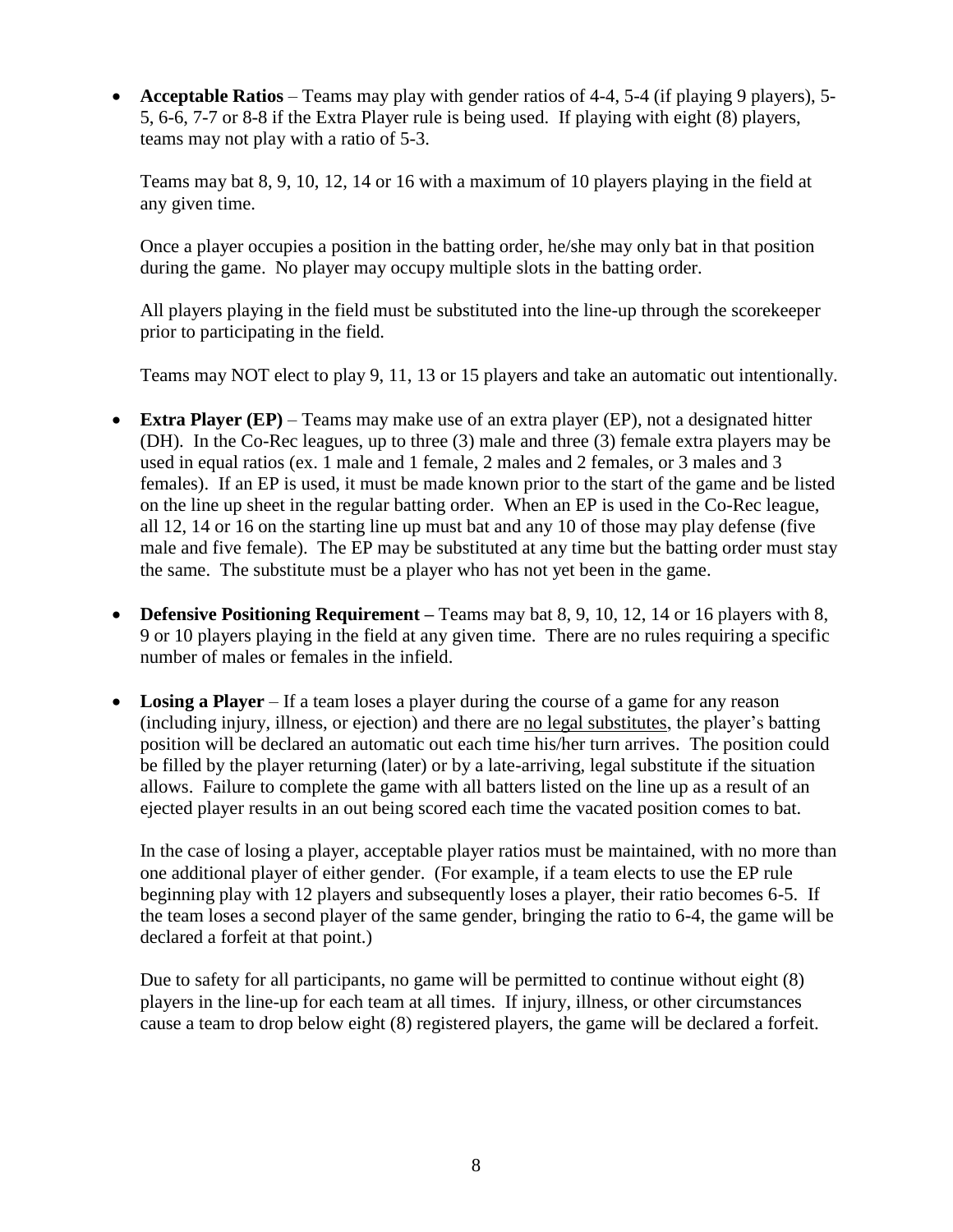- **Substitutions** Any starting player who has been substituted for may re-enter once, provided he/she occupies the same batting position in the batting order. Once a substitute is removed from the game he/she may not re-enter. If the starting player re-enters the game a second time, a substitute removed from the game re-enters, or a player re-enters the game in a position in the batting order other than their original starting or substitute position, this is considered an illegal re-entry.
- **Courtesy Runner** A courtesy runner may be allowed for an injured player whose injury occurs during the game currently being played. The following stipulations apply to the use of a courtesy runner:

A) One courtesy runner is allowed for one injured player per team per game provided that the injury occurs during the game currently being played.

B) To request a courtesy runner, the batter/runner must first safely reach base. A team must then ask for time due to injury and request the runner through the umpire. The umpire crew will allow a courtesy runner in the event of an injury only. The umpire shall then confer with the scorekeeper who will record the use of the courtesy runner on the official score sheet.

C) The courtesy runner is only allowed if no legal substitutes are available. If substitutes are available, the injured player must be replaced via a legal substitution as defined by ASA rules.

D) The courtesy runner may run for the injured player for the remainder of the game. If the injured player cannot continue in the field and continue to bat and the number of eligible players drops below the required minimum of 8 or below acceptable gender ratios, a forfeit will be declared.

E) The courtesy runner must be of the same gender as the injured player and shall be selected by choosing the player furthest from the injured player's batting slot who is not currently occupying a base.

# Game Preliminaries

• Line-ups – Each team must submit a copy of their line-up to the scorekeeper no later than five (5) minutes prior to the scheduled game time. If the preceding game is still in progress at the scheduled game time, the line-up must still be submitted to the field supervisor at least five (5) minutes prior to the scheduled game time.

After a line-up is submitted to the scorekeeper, the change from one player to another will result in a substitution being made.

• No Grace Period – The game time is designated on the schedule. The official time will be kept by the scorekeeper. If a team cannot field the appropriate minimum of eight (8) players at game time, the game shall be declared a forfeit. Players must be in the dugout and ready to begin the game. Line-ups must still be submitted no later than five (5) minutes prior to the scheduled game time.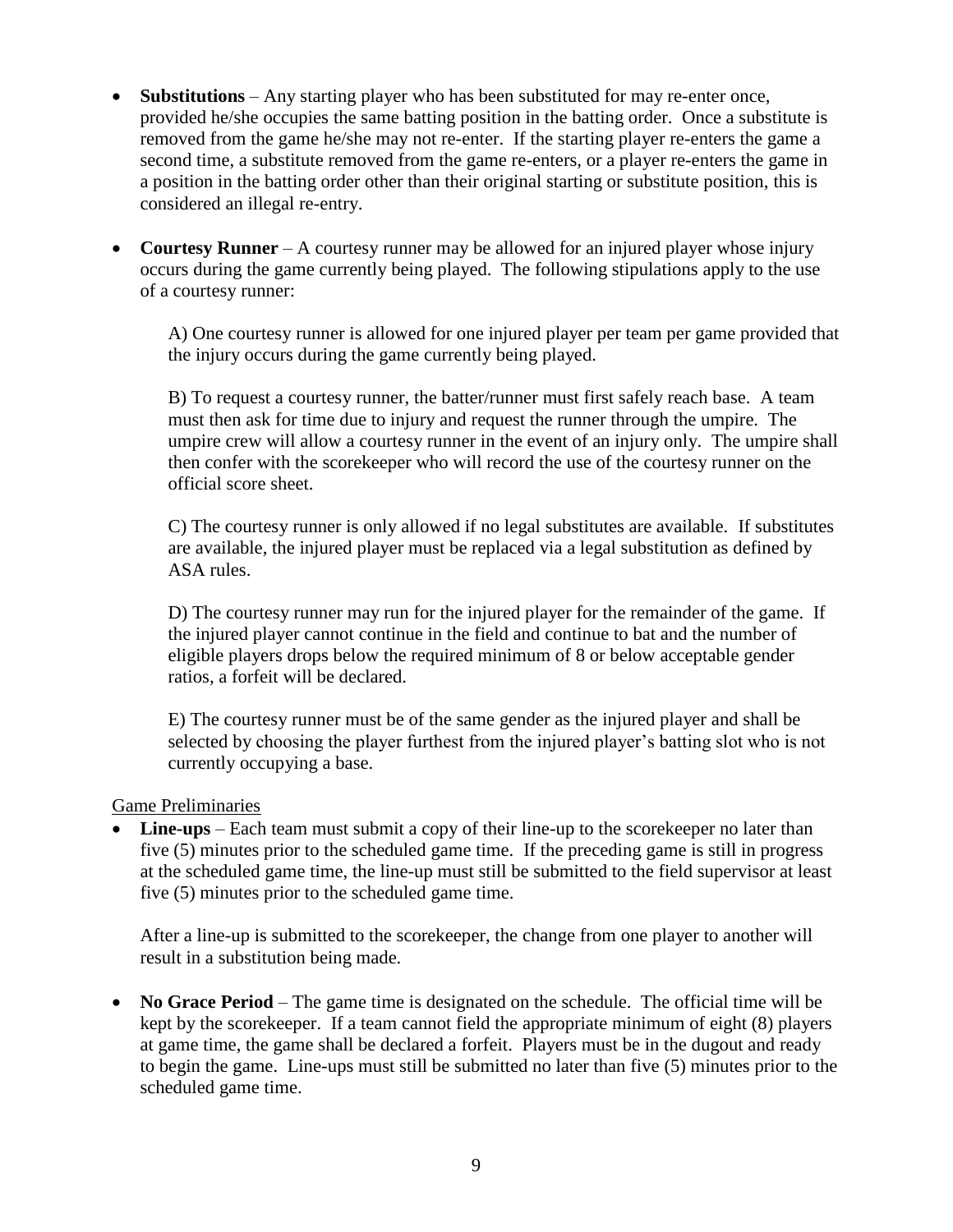- **Pre-Game Warm-Up** Warm-ups for each game are handled as follows:
	- o 1st Game All warm-ups should occur in the outfield area or in the large open areas outside of the fence and away from the bleachers. Teams will not be permitted on the infield until the game is ready to begin. No batting practice will be permitted on the infield.
	- o Remaining Games Same as first game, if time allows and as approved by the official scorekeeper. Otherwise, all warm-ups must occur outside of the fence and away from the bleachers and automobiles.
- **Regulation Game** A regulation game shall consist of seven (7) innings or the following:
	- $\circ$  Rain or Darkness The losing team must have been at bat at least five (5) innings for the game to be declared regulation. EXCEPTIONS below:
	- o Run Ahead Rule The run-ahead rule will be in effect after the following:
		- A team is ahead 20 runs or more after the losing team has batted at least 4 times.
		- A team is ahead 12 runs or more after the losing team has batted at least 5 times.

NOTE: ASA Rule 5, Section 9, B. – Complete innings must be played unless the home team scores the run ahead limit while at bat. When the visiting team reaches the limit in the top half of the inning, the home team must have their opportunity to bat in the bottom half of the inning.

NOTE: The run-ahead rule will still be in effect in post-season tournament play.

o Time Limit – All games, with the exception of the semi-finals and finals of the postseason tournament(s), will have a time limit of ONE HOUR  $&$  TEN MINUTES.

Applications of the time limit include the following:

- The time limit shall start on the first pitch of the game.
- No new inning shall begin once the time limit has expired.
- No game shall be complete due to the time limit unless it ends on a complete inning or unless the losing team has completed its at bat.
- Tied scores will continue with each additional inning being considered an extrainning situation.
- Any game called by the time limit shall be considered a regulation game (regardless of the number of innings played).

Game Rules

- Field Pitching distance will be set at fifty (50) feet. The base length distance will be set at sixty five (65) feet.
- Pitch Count All batters go to the plate with one ball and one strike. An out is called after a third strike.
- **Two-strike Fouls** After two strikes, a batter is allowed one courtesy foul ball; a second foul ball shall result in the batter being declared out. Any foul balls hit in the field of play are considered live balls – if caught, runners may tag up and advance at their own risk.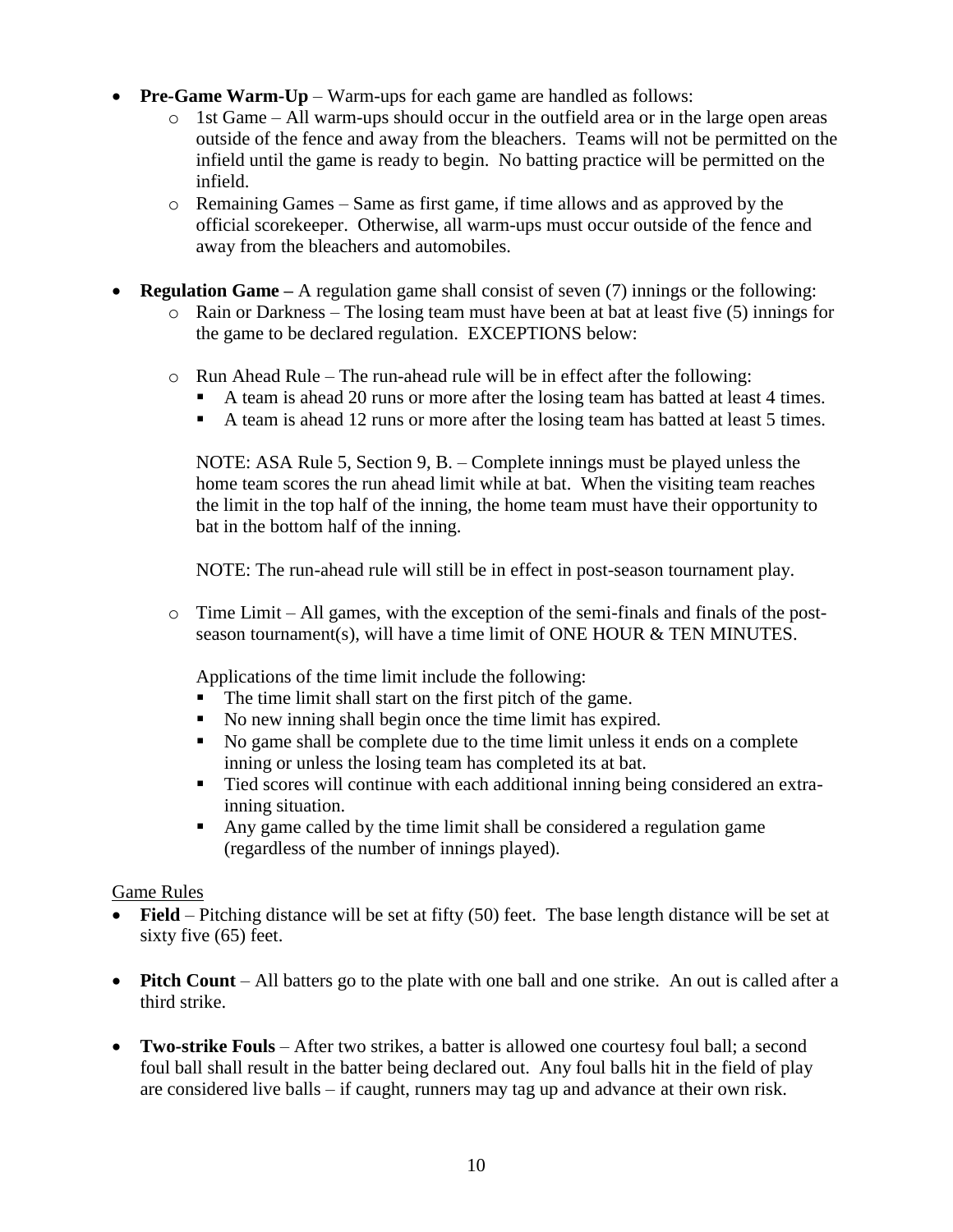**Walks** – Walks are awarded on four (4) balls with less than three (3) strikes. Pursuant to ASA rule 8, section 1:

When four balls have been called by the umpire. The batter-runner is awarded first base. **EFFECT:**

(Co-Ed) The ball is dead. Any walk to a male batter will result in a two base award. The next batter (a female) will bat.

**EXCEPTION:** With two outs, the female batter has the option to walk or bat. Should the female batter-runner pass a male batter-runner when choosing to walk, no out shall be called during a dead ball period. A male batter-runner advancing to second base without touching first base shall be called out if properly appealed.

 **Home Run Rule** – Home runs hit over the fence by a team are limited to three (3) per game. Any home run hit over the fence in excess of three (3) will result in the batter being declared OUT and the ball will be dead and runner will return to the bases they occupied at the time of the pitch.

This rule will not apply to "inside the park" home runs, balls that go over the fence as a result of an error, or any other circumstance where the batter scores without the ball clearing the outfield fence. Such occurrences do not count against the "Home Run Rule."

- **Defensive Arc** When a female is at bat, the following applies: A 185-foot restraining line painted on the outfield will be utilized. Outfielders must be behind the line until the ball is hit. Infielders must stand with both feet on the clay. PENALTY: Dead ball, batter-base runner and all preceding base runners will be awarded one base.
- **No Stealing**
- **Mandatory Slide Rule** Runners will be called out if they remain on their feet and crash into a defensive player attempting to make a play on the runner and holding the ball or receiving the ball.

# **D. Protests**

Protests are allowed on player and equipment eligibility rulings only. Judgment calls cannot be protested, (i.e. balls/strikes, out/safe, etc). Protests must be announced to the scorekeeper at the time of the game *and* submitted in writing to the Recreation Division within three (3) business days of the incident, and accompanied by a \$10.00 check made payable to OCDEAPR. If the fee does not accompany the protest, said protest will not be considered. If the investigation rules in favor of the protesting team the check will be returned, if not, the check will be deposited by the County.

# **VI. LEAGUE STANDING AND TOURNAMENT**

A single-elimination tournament will be played at the end of the season. Tournament games will be played under the same rules as regular league play with the following exception: The timelimit rule will be waived for the tournament semi-final and final.

For the purpose of tournament seeding, league standings will be determined as follows: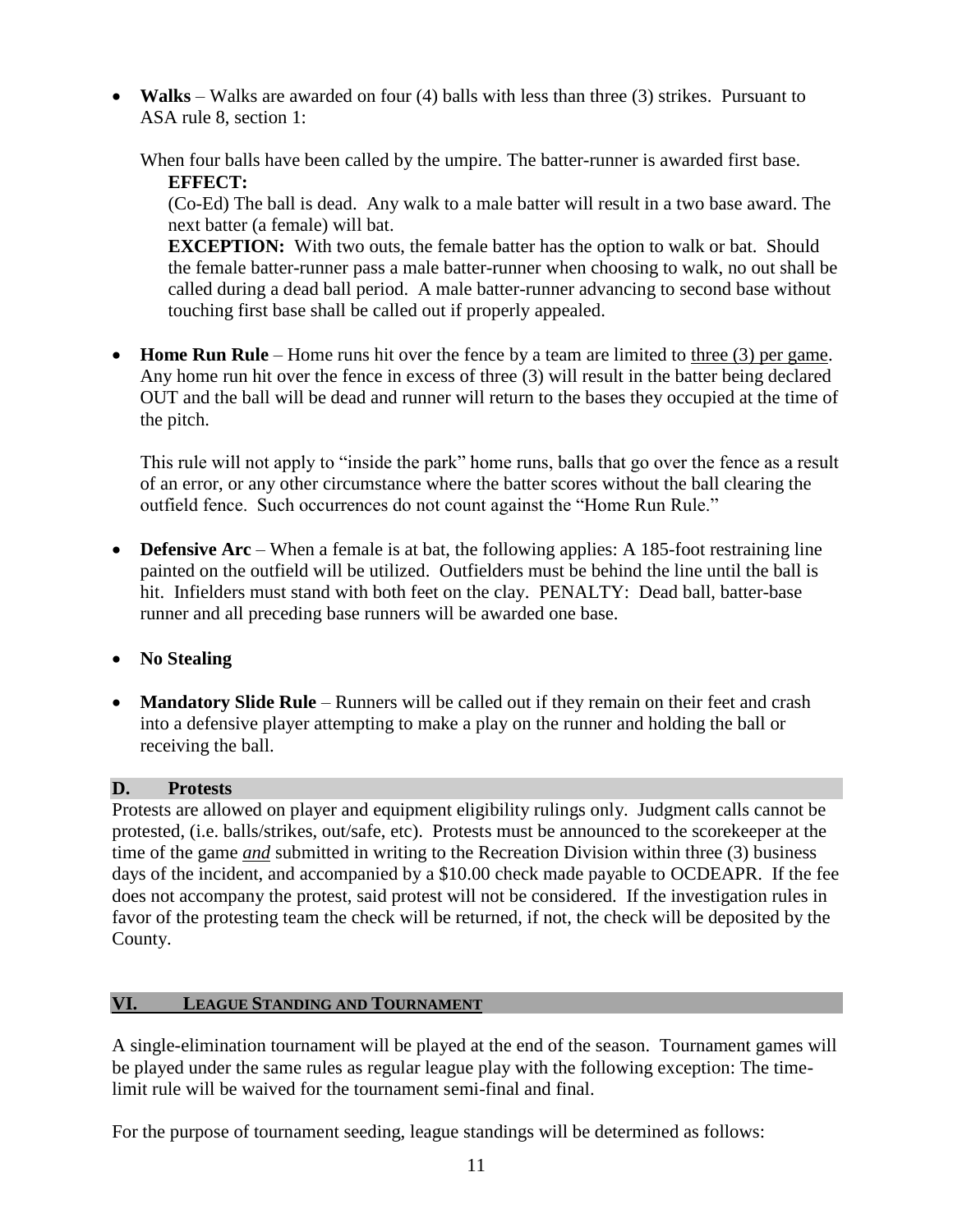- 1) Overall win/loss record
- 2) Head-to-head record
- 3) Head-to-head run differential (with forfeited games recorded as 7-0 per ASA rule 5, section 6.C)
- 4) Overall run differential
- 5) Coin toss

Unlike for the regular season, tournament games may be played Friday, Saturday, and/or Sunday.

# Tournament Eligibility

Any player who is listed on the roster must play in at least three (3) games to be eligible for the playoffs and championship game.

If a player is present for a game and the game is subsequently cancelled due to a forfeit or inclement weather, the player still gets credit for attending the game and may use that game towards the required three (3) games for tournament play. This is determined based on the lineup submitted by captains; captains are responsible for ensuring that the scorekeeper has a line-up of players in attendance.

Should a team forfeit three (3) games during the overall season the team will be eliminated from playoff competition.

# **VII. AWARDS/PRIZES**

Certificates to a local establishment will be distributed as follows:

- Regular Season Champion \$70
- Tournament Champion \$50
- Tournament Runner-up \$40

# **VIII. OFFICIALS AND STAFF**

All officials/supervisors/scorekeepers will be assigned by the Orange County DEAPR Recreation Division.

All game officials will be responsible for rules enforcement on the field during all games. DEAPR Recreation Division staff shall be responsible for overseeing all activity within the facility.

Scorekeepers shall maintain official time, especially with regards to:

- Submission of line-ups five (5) minutes prior to scheduled start time.
- Official game time.
- Enforcement of time-limit.

# **IX. OTHER CONCERNS**